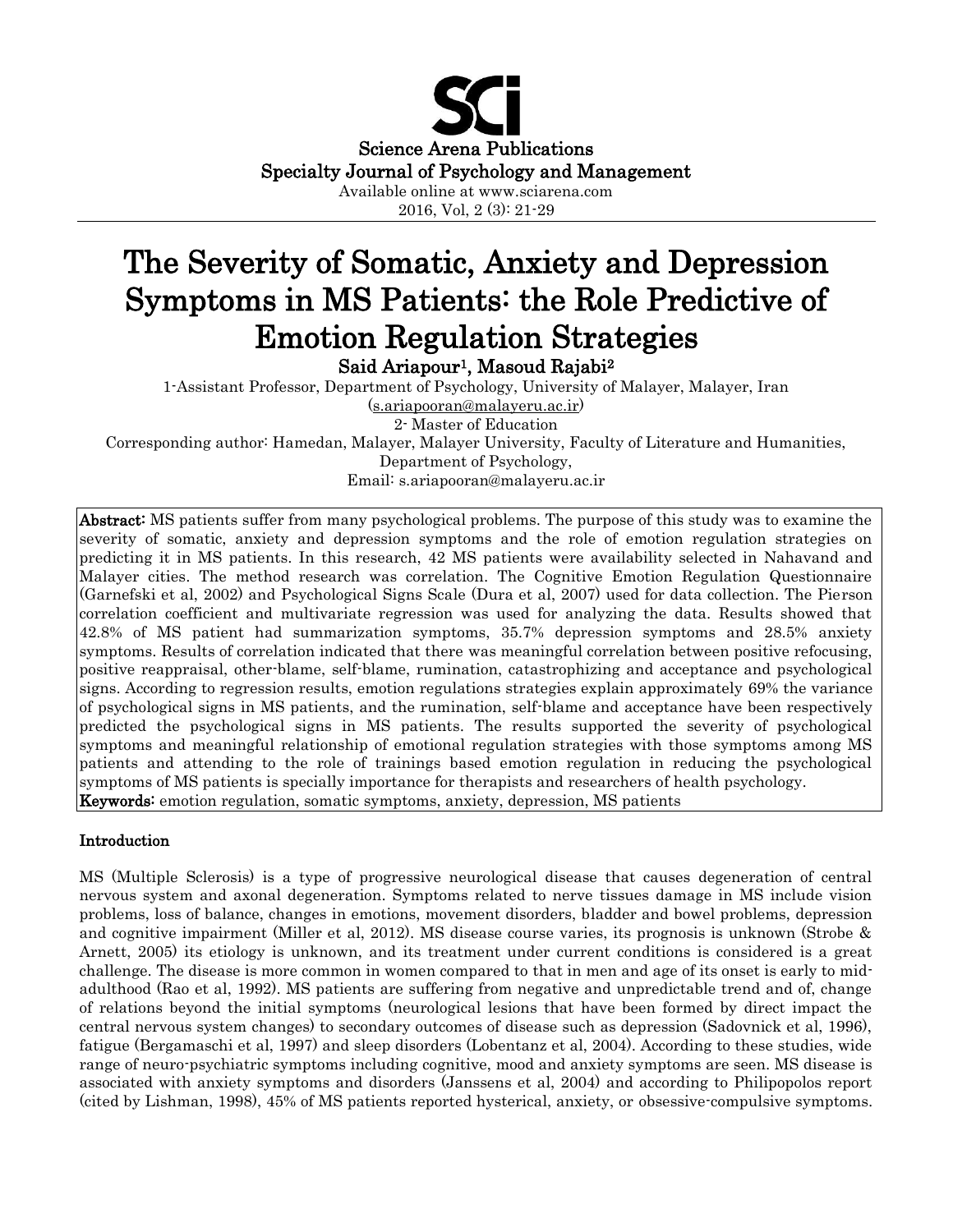Depression is the greatest psychiatric diagnosis in patients with MS (Solari et al, 2004). Depression risk taking during the life in MS people has been reported from 40 to 60% (Sadovnick et al, 1996). In addition, the 12-month prevalence of depression in MS patients was higher than 25.7 percent (Patten et al, 2003). Depression has been reported in 26.2 percent of women with MS while it has been reported in 10.4 percent of women without MS (Dahl et al, 2009). It has been shown that depression was higher in MS patients than people without MS (Kang et al, 2010). According to the results of a study, depression has been reported 31.1% among men affected with MS, while 29.7 percent of women with MS and 17.4% of non-MS women reported anxiety (Dahl et al, 2009). In Iran, it has been shown that the prevalence of anxiety disorders in patients with MS was 22.4 (Shabani et al., 2007). Emotion regulation strategies are among the variables that can be associated with psychological and somatic symptoms of MS patients. Emotion regulation refers to the ability to understand emotions and adjusting the experience and expression of emotions (Feldman-Barrett et al, 2001). In other words, emotion regulation has been defined as internal and external processes responsible for controlling, evaluating, and modifying emotional reactions of the person in realizing his goals (Thompson, 1994). Adaptive emotion regulation is associated with self-esteem and positive social interaction and an increase in frequency of positive emotional experience leads to effective meditation with stressful situations (Gross, 2002) and it even increases necessary activities in response to social situations (Tugade & Frederickson, 2002). Research shows that some emotion regulation strategies have a positive impact on psychological well-being (Nykliček et al, 2011). Cognitive reevaluation as a positive emotion regulation strategy is positively associated with positive affection and psychological well-being, leading to increased interpersonal performance and positive mood of people (Gross and John, 2003) and reducing the negative affection (Butler et al, 2004; Ochsner et al, 2004). In addition, it has been shown that cognitive regulation of emotion has an important role in predicting membership of people in anxious and depressed people (Amani, Shiri, Valipoor, Shiri 2013). In another study, the significant relationship between emotion regulation strategies and shyness and social anxiety was approved (Mirzaee, Abdullah and Shahgholian, 2013). Related research shows that greatly use of strategy cognitive reevaluation as one of emotion regulation strategies has predicted quality of life and reduced disease severity in MS patients. MS patients have difficulty in understanding emotions and have less control over their emotional perception ((Phillips et al, 2009)). It has been shown that there is positive relationship between perceived social support and positive emotion regulation strategies, including positive refocusing and positive reevaluation. It also has a negative relationship with negative emotion regulation strategies such as self-blame, blame others in MS patients (Ghorbani et al, 2012). MS People are suffering from many physical and psychological problems that studying these psychological issues related to these problems is very important, and research in this area attracts the attention of researchers to this disease and confrontation with its psychological symptoms. As in domestic and foreign research, the relationship between emotion regulation has been limited with psychological symptoms of MS patients, conducting this research is very, causing enhanced science and in practical terms it highlights the need to pay attention to psychological problems of people with MS. Emotion regulation is of one of the variables playing an important role in psychological symptoms of people.Therefore, finding the relationship of this variable with psychological symptoms (somatization, depression and anxiety) in patients with MS can identify predictive variables of their psychological symptoms to health psychologists and consultants who are working in the fields of psychological treatment. Therefore, the main objective of this study was to investigate the relationship between emotion regulation strategies with somatic symptoms, anxiety and depression symptoms in patients with MS. The main question is "if there is a relationship between emotion regulation strategies and somatic, anxiety, and depression symptoms in MS people.

## Methodology

Methodology of this study is the correlational because the main purpose of this study was to investigate the relationship between emotion regulation strategies and somatic, anxiety and depression symptoms in MS patients. According to this objective, emotion regulation strategies were considered as predictive variable and somatic, anxiety and depression symptoms were considered as the criterion variable. The population of study included all patients of Nahavand and Malayer that were almost 45 people (N=45). The sample of this study included all patients with MS. All of these patients were invited through a phone call to the hospital that had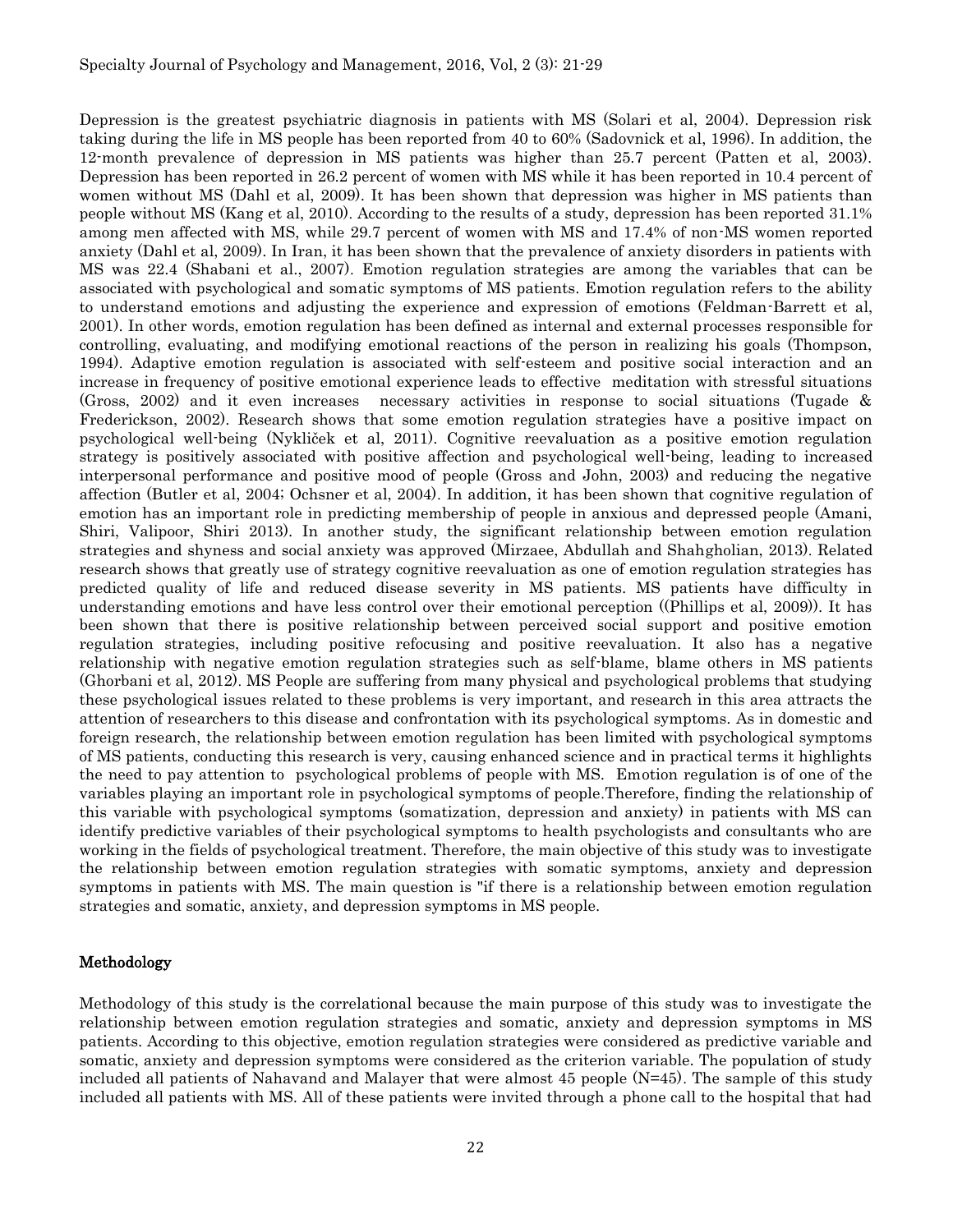admitted previously or had file and they participated in the study. As two people did not answer phone calls and one person refused to participate in research due to lack of consent, the final sample was reduced to 42 people.

Data collection tools: To collect data in this research, the following tools were used:

(A) Cognitive emotion regulation questionnaire: this questionnaire was developed in 2002. It has 36 items, seven of which include positive refocusing / planning, positive evaluation, blaming others, self-blame, rumination, catastrophizing, and acceptance (Garnefski et al, 2002). The response to its items is based on fivepoint Likert scale from always (5) to never (1). Score of the person in this questionnaire is from 36 to 180. Cronbach's alpha coefficient of the questionnaire has been calculated 0.71 to 0.81 by Garnofsky et al (2002) and test-retest reliability ranged from 0.48 to 61 percent. Samani and Sadeghi (2010) have obtained validity and reliability of this questionnaire in Iran. They reported its sub-scales alpha coefficient 0.75 to 0.88.

(B) Short-form of psychological symptom Questionnaire: the short form of psychological symptoms questionnaire have been developed using confirmatory factor analysis (Dura et al, 2006). Short-form of psychological symptom questionnaire with 18 items is the last and shortest questionnaires to assess psychological distresses. This questionnaire has 18 items measuring three factors of somatization, depression and anxiety. Items of this questionnaire are answered on 5-point Likert scale (never, low, moderate, high and very high) by each individual (Dura et al, 2006). The questionnaire also gives a total score that is highly correlated with its previous version  $(r = 0.90)$ .

Range of scores for each scale is from 0 to 24 and the total score of scale is between 0 and 72. Cronbach's alpha coefficient of the questionnaire was reported to be 0.89 and correlation coefficient between its long and short form was reported to be 0.82 (Dora et al., 2006). Modanloo (1388) in a preliminary study on 40 respondents among the bereaved women obtained Cronbach's alpha coefficient and split-half reliability of the scale 0.88 and 0.80, respectively. In this study, Cronbach's alpha coefficient of the whole scale was obtained 0.82. The procedure of study: After approving of this study, researchers referred to Malayer Nahavand Hospitals after obtaining the letter from Islamic Azad University of Hamedan. After determining the patients affected with MS, they were invited to hospital where they had file or they had referred to it already. Before implementing the questionnaires, the questionnaire related to their full consent to participate in the study was completed by them. One of them had not consent and questionnaire was not provided for him. Other patients completed the research questionnaires during 30 minutes to 45 minutes. Finally, data were analyzed by Spss-20 software using Pearson correlation and regression coefficient.

## Findings

Descriptive results showed that 69.0 percent of MS patients were female and 31.0 of them were male. Additionally, 42.5 percent of them had education level lower than high school diploma, 40.5 percent of them has high school diploma, 11.5 percent of them had associate degree, 2.4 percent of them had BA degree, and 2.4 percent of them did not reported their educational degree. 40.5 percent of patients reported their economic status poor, 38.5 of them moderate, 19.0 percent of them good, and 2.4 percent of them excellent. The mean age of patients with MS in the study was equal to  $38/9 \pm 9/43$  and the mean of duration affected with this disease was  $6.93\pm5.41$ . In this study, for evaluation of somatic, depression and anxiety symptoms severity, scores 2 SD above the mean were used, because in the questionnaire of Dora et al (Dura et al, 200) shear point was not considered for this scale. Since mean of somatic symptoms scores was  $16.90 \pm 2.17$ , the severity of symptoms was considered higher than 21/24 for somatic symptoms, the mean of depression was 14/23 ± 2/82 and severity of depressive symptoms in this study scores higher than 19.87 were considered. Additionally, as mean of anxiety was  $12.24 \pm 2.64$ , scores higher than 17.52 were evaluated as anxiety symptoms severity. The results showed that 42.8 percent of MS patients have somatic symptoms severity, 35.7 percent of them have depression symptoms severity, and 28.5 of them have anxiety symptoms severity (Table 1). Table 2 shows the mean and standard deviation of variables of study.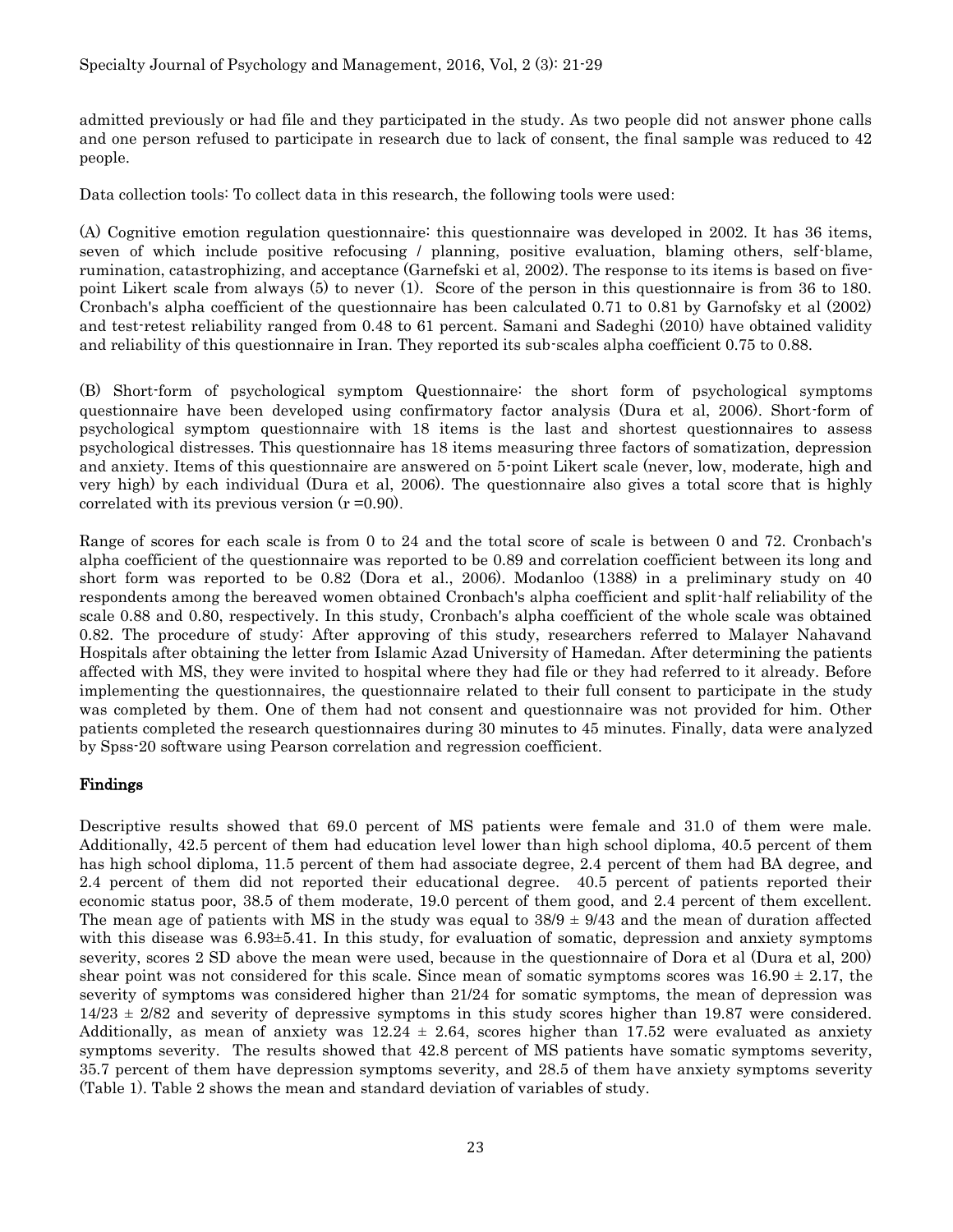| Group                                                          | Frequency | Percentage |
|----------------------------------------------------------------|-----------|------------|
| With somatic symptoms severity (scores higher than 21.24)      | 18        | 42/8       |
| Without somatic symptoms severity (scores lower than 21.24)    | 24        | 57/2       |
| With depression symptoms severity (scores higher than 19.87)   | 15        | 35/7       |
| Without depression symptoms severity (scores lower than 19.87) | 27        | 64/3       |
| With anxiety symptoms severity (scores higher than 17.52)      | 12        | 28/5       |
| Without anxiety symptoms severity (scores lower than 17.52)    |           | 71/5       |
|                                                                | 30        |            |

Table 1- Frequency distribution of somatic, depression and anxiety symptoms in patients with MS

Table 2- The mean and standard deviation of age, disease duration, emotion regulation strategies and psychological symptoms in patients with MS

|                      | Variable                           | Mean   | SD    |
|----------------------|------------------------------------|--------|-------|
|                      | Positive refocusing/planning       | 22/95  | 10/04 |
| emotion              | Positive evaluation, larger vision | 14/07  | 4/88  |
|                      | Blame others                       | 6/785  | 3/68  |
| regulatio            | Self-blame                         | 7/24   | 3/47  |
| n                    | Rumination                         | 14/19  | 3/34  |
| strategies           | Catastrophizing                    | 8/90   | 3/45  |
|                      | Acceptance                         | 12/095 | 3/93  |
| psycholog            | Somatic symptoms                   | 16/90  | 2/18  |
| ical<br>symptom<br>S | Depression                         | 14/23  | 2/82  |
|                      | Anxiety                            | 12/24  | 2/64  |
|                      | Total                              | 41/38  | 7/35  |

Table 3 shows that there is negative correlation between positive refocusing / planning, positive evaluation / larger vision, and acceptance and psychological symptoms (total) and somatic symptoms. There is also positive relationship between blame others, self-blame, rumination and catastrophizing and psychological symptoms (total). There is a significant positive relationship between positive refocusing / planning, blame others and acceptance and depression, and there is positive and significant relationship between self-blame, rumination and catastrophizing and depression. In addition, there is negative relationship between positive refocusing / planning, positive evaluation / larger vision and acceptance with anxiety, and there is significant positive relationship between blame others, rumination, and catastrophizing and anxiety. However, no significant correlation was found between blame others and somatic symptoms, between positive evaluation / larger vision and depression, and between self-blame and anxiety.

Table 3 summarizes the findings of Pearson correlation to investigate the relationship between emotion regulation strategies and psychological symptoms in patients with MS

|                     |                           |                     |                        | Criterion variable |
|---------------------|---------------------------|---------------------|------------------------|--------------------|
| Predictive variable | psychological<br>symptoms | Somatic<br>symptoms | Depression<br>symptoms | Anxiety symptoms   |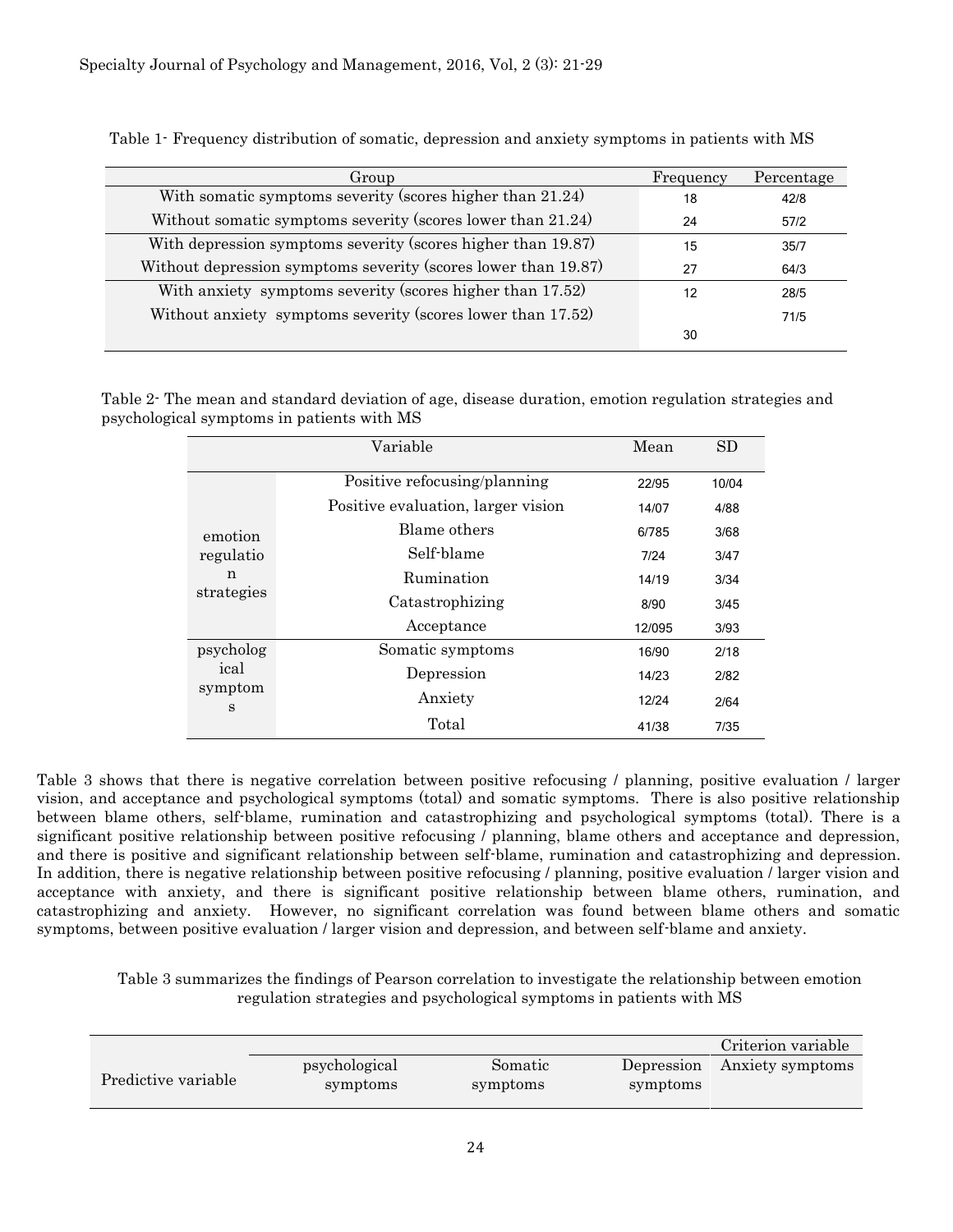|  |  |  |  |  |  | Specialty Journal of Psychology and Management, 2016, Vol, 2 (3): 21-29 |  |  |  |
|--|--|--|--|--|--|-------------------------------------------------------------------------|--|--|--|
|--|--|--|--|--|--|-------------------------------------------------------------------------|--|--|--|

|                                       | Correlation | p     | Correlation | p     | Correlation | $\mathfrak{p}$ | Correlation | p     |
|---------------------------------------|-------------|-------|-------------|-------|-------------|----------------|-------------|-------|
| Positive<br>refocusing/planning       | $-0/527$    | 0/001 | $-0/58$     | 0/001 | $-0/304$    | 0/05           | $-0/58$     | 0/001 |
| Positive evaluation,<br>larger vision | $-0/452$    | 0/001 | $-0/49$     | 0/001 | $-0/263$    | 0/09           | $-0/427$    | 0/005 |
| Blame others                          | 0/396       | 0/01  | 0/204       | 0/196 | 0/455       | 0/002          | 0/35        | 0/023 |
| Self-blame                            | 0/437       | 0/004 | 0/434       | 0/004 | 0/433       | 0/004          | 0/265       | 0/09  |
| Rumination                            | 0/808       | 0/004 | 0/733       | 0/001 | 0/715       | 0/001          | 0/646       | 0/001 |
| Catastrophizing                       | 0/426       | 0/005 | 0/398       | 0/009 | 0/386       | 0/012          | 0/398       | 0/009 |
| Acceptance                            | $-0/519$    | 0/001 | $-0/497$    | 0/001 | 0/333       | 0/031          | $-0/522$    | 0/001 |

As Table 4 shows, according to R2 value, the dimensions of emotion regulation (positive refocusing / Planning, Positive evaluation / larger vision, blame others, self-blame, rumination, catastrophizing and acceptance have explained approximately 69% of the variance in scores of psychological symptoms in MS patients (F  $(41, 7)$ , P=0.001). Thus, according to the beta value, only rumination (beta= $-0.762$ ), self-blame (beta=-0.260) and acceptance (beta=-0.272) could predict psychological symptoms in MS patients  $(p>0.05)$ .

Table 4- Multivariate regression analysis for the prediction of psychological symptoms in patients with MS through the dimensions of emotion regulation

| Predictive variables                  | Non-standardized<br>coefficients |                 | standardized<br>coefficients | T        | p                |
|---------------------------------------|----------------------------------|-----------------|------------------------------|----------|------------------|
|                                       | B                                | Std.<br>Error   | Beta                         |          |                  |
| (Constant)                            | 1/661                            | 5/362           |                              | 0/310    | 0/759            |
| Positive<br>refocusing/planning       | $-0/037$                         | 0/269           | $-0/026$                     | $-0/138$ | 0/891            |
| Positive evaluation, larger<br>vision | $-0/792$                         | 0/416           | $-0/324$                     | $-1/902$ | 0/066            |
| Blame others                          | 0/006                            | 0/426           | 0/002                        | 0/015    | 0/988            |
| Self-blame                            | 1/076                            | 0/450           | 0/260                        | 2/391    | 0/022            |
| Rumination                            | 2/047                            | 0/436           | 0/762                        | 4/696    | 0/001            |
| Catastrophizing                       | 0/319                            | 0/411           | 0/077                        | 0/776    | 0/443            |
| Acceptance                            | $-0/991$                         | 0/484           | $-0/272$                     | $-2/046$ | 0/049            |
|                                       |                                  | Note: (R=0/862) | $R^2 = 0/744$                |          | ADJ, $R^2$ 0/69) |

#### Discussion

This objective of the current was to investigate the relationship between emotion regulation strategies and somatic, anxiety and depression symptoms in patients with MS. Descriptive results showed that based on scores 2 SD above the mean for assessing the severity of psychological and somatic symptoms, 42.8 MS percent of patients have somatic symptoms severity, 35.7 percent of them have depression symptoms severity,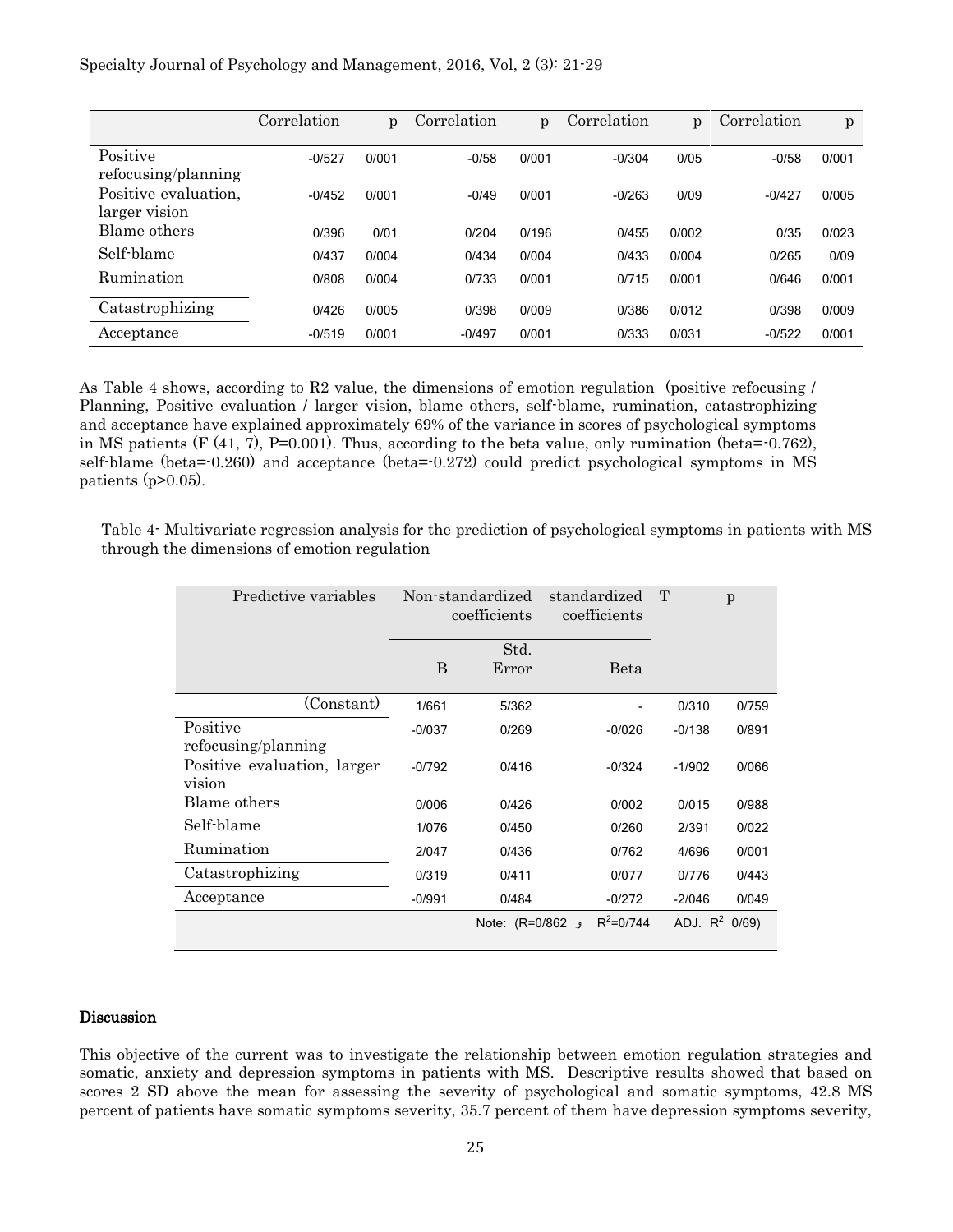and 28.5 percent of them have depression symptoms severity. In the case of somatic symptoms of MS patients in this study that 42.8 percent of them have reported its severity, it can be said that MS patients suffer from common somatic symptoms including fatigue, problems related to tactile (touching) as numbing or tingling of fingers or feet, dizziness, pain, muscle spasms, difficulty in walking, loss of balance and coordination, and loss of muscle strength and physical activity (Multiple Sclerosis Society, 2008). Hence, the presence of somatic symptoms in them is justified. However, it may be surprising that 57.2 percent of them had no somatic symptoms. This could be due to the use of drugs that patients are taking, since these drugs can reduce the severity of somatic symptoms in them. Since 35.7 percent of MS patients had symptoms of depression, it can be said that this result is in line with results of previous study conducted by Solari et al (2004) who showed that 40 to 60 percent of MS patients experience depression in their lifetime. Moreover, this result is in line with previous findings about the prevalence of 26.2% (Dahl et al, 2009) and 25.7% (Patten et al, 2003) of depression among MS patients. To explain this finding, it can be said that MS patients suffer from many somatic and psychological (negative perception of the disease and the negative predictions about the future) and social (social isolation) problems and many of them have experienced of being crippled by the disease. Therefore, these problems may increase severity of depressive symptoms in them because previous research has shown that widespread symptoms of MS (Feinstein et al, 2004), experienced pain (Bair et al, 2003) and negative perception and understanding of the disease (Evers et al, 2001) in them can lead to high rates of depression in these patients. As 28.5 percent of the MS patients reported anxiety symptoms severity, we can say that this result is in line with previous findings that showed that 31.1 percent of males and 29.7 percent of females with MS reported the anxiety (Dahl et al, 2009). It is also in line with findings of other studies (Shaban et al., 2007) where the prevalence of anxiety disorders in patients with MS was reported 22.4 percent. To explain these findings, it can be said that MS disease is a terrible disease, and in some cases, it is incurable, recurrent and has negative developments. Therefore, anxiety in these patients is justified because belief in negative consequences in MS causes that patients to consider it catastrophic and as symptoms of anxiety are usually created against threatening risks, the risk of deterioration in these patients can increase the severity of the symptoms. One of the reasons for the difference between the amount of the severity of the symptoms of depression and anxiety in patients with MS in this study and previous studies is likely due to use the self-reporting questionnaire, because psychological symptoms have been used in this short-form questionnaire (Dura et al, 200). Therefore, researchers used 2 scores higher than SD of depression and anxiety scores in this study. The results of the Pearson correlation showed that there is negative correlation between positive refocusing / planning, positive evaluation / larger vision and acceptance and somatic symptoms, and there is positive relationship between the self-blame, rumination and catastrophizing and somatic symptoms. However, there was no significant relationship between blaming others with somatic symptoms. This result is in line with previous studies (Phillips et al, 2009) that showed that cognitive reevaluation strategy as one of the dimensions of emotion regulation has predicted the reduced pain of MS disease. In addition, it can be said that this result was in line with previous findings that has been demonstrated that emotion regulation helps to physical health (John and Gross, 2004). In explaining this finding, it can be noted that positive emotion regulation, especially its positive strategy including positive refocusing / planning, positive evaluation / larger vision and accepting negative situations of life reduces the negative emotions and increases positive emotions and adaptive behavior ( Gross and John, 2003). Therefore, positive emotion regulation strategies in MS patients reduce their negative emotions by correct use of emotions, awareness of emotions and accepting them and expressing emotions, particularly positive emotions, in life situations, followed by reduced somatic symptoms in them. In other words, it can be said that the MS patients due to mental and physical problems, may be unaware of their positive and negative emotions use negative emotion regulation strategies such as self-blame, rumination, and catastrophizing when exposing to life situation. It is due the fact that their physical and psychological problems cause that they evaluate themselves negative in their social situations and get themselves less involved in social situations of life. Therefore, its negative impacts are manifested in the form of physical problems such as headaches, numbness, muscle problems, difficulties and problems related to immune system. The results of Pearson correlation showed negative relationship between the positive refocusing / planning and acceptance and depression symptoms, and a positive correlation between blaming others, rumination, and catastrophizing and depression. This result is in line with previous findings (Phillips et al, 2009), which showed that cognitive reevaluation strategy as one of the cognitive emotion regulation strategies has predicted the quality of life of MS patients. It is also in line with the findings of Yousefi (Yousefi, 2007) who referred to predictive role of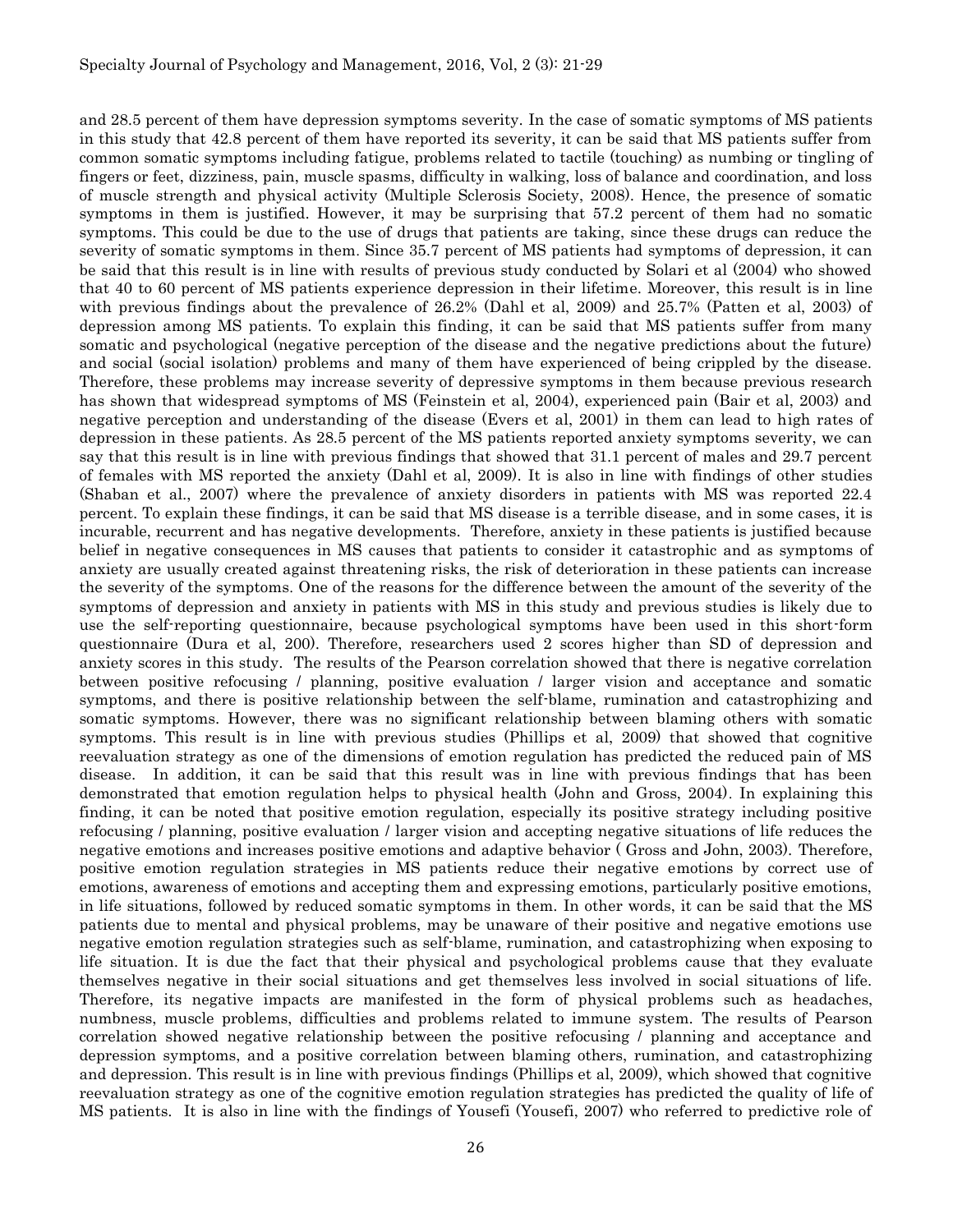self-blame cognitive strategies, rumination, positive reevaluation, catastrophizing, and blaming others in predicting the depression in non-MS samples. It can be said that as high levels of positive emotions and reduced negative emotions play an important role in positive self-judgment and perception (Kuiper et al, 2000), having emotion regulation and its positive strategies including refocusing / planning to solve the problem, positive evaluation / larger vision lead to moderation of negative and positive emotions. It is also followed by moderated judgment and positive self-perception in MS patients. This can be helpful in reducing their scores in depression. It can be also pointed out that MS patients would not likely use their emotions effectively in various situations of their life and this might lead to another problem such as negative perception of to be useful, and this led to other problems, including the negative self-perception, concern on social situations and depression. However, positive emotion regulation skills have made them taught them to express emotion in various situations and they can improve negative perception of themselves. These skills also help them to participate in social situations and consider themselves as useful and effective person by accepting their emotions, timely expressing and controlling its negative dimension. However, negative emotion regulation strategies such as self-blame in negative life situations, rumination on negative situations, and catastrophizing these situations would probably lead that MS patients report their depression higher. The results of Pearson correlation showed that there is negative correlation between positive refocusing / planning, positive evaluation / larger vision and acceptance and anxiety, while there is positive correlation between blaming others, rumination, and catastrophizing and anxiety. However, no significant correlation was found between self-blame and anxiety. The result would be in line with previous findings (Phillips et al, 2009) that showed that cognitive reevaluation strategy, as one of emotion regulation strategies, could predict the quality of MS patients. It also in line with findings of Yousefi (2007) who showed that cognitive strategies of self-blame, focus on thinking, positive reevaluation, catastrophizing, and blaming others in non-MS samples were important predictors of anxiety. It can be also said that this result can confirm findings of previous studies that showed correlation between emotional reevaluation as emotion regulation strategy and high well-being and mental health (Gross, 2002) is. In explaining this finding, it can be said that positive emotion regulation strategies such as positive refocusing/planning, positive evaluation/larger vision, and acceptance lead that MS patients predict the future positively and not regard the future worrying and thereby reduce their anxiety level. However, if MS patients blame others for negative situations in their life and have rumination on their disease and problems associated with it and catastrophize their life situations, they would have higher anxiety on their future. The results of multiple regression analysis showed that considering the value of R2, emotion regulation dimensions (positive refocusing / planning, positive evaluation / greater vision, blaming others, self-blame, rumination, catastrophizing and acceptance) have explained approximately 69% of variance in psychological symptom scores of MS patients. Therefore, considering the beta value, only rumination, self-blame and acceptance could predict psychological symptoms of MS patients. Due to usefulness of emotion socially and their effectiveness in conveying the emotions to others, social interaction and creating, maintaining and breaking the relationship with the others (Chambers et al, 2009), appropriate regulation of them through emotion regulation strategies plays important role in reducing psychological symptoms of MS patients because emotions act as solutions to face with challenges, stresses, and life problems. In other words, as emotions play important role in life, regulating the emotion is correlated with moderating the emotions, self-esteem, and social interactions (Gross, 2002). It leads to effective mediation with stressful situations (Saarni, 1990) and increased activity in response to social situations (Tugade & Frederickson, 2002). Therefore, enjoying positive aspects of it, including accepting the emotions can play an important role in reducing the psychological symptoms by making the patients aware of positive and negative emotions and timely expression of them. However, negative strategies such as rumination and self-blame likely lead to exacerbated psychological symptoms in them. Some of limitations of this study included the use of self-reported questionnaire to assess variables, sample of study limited to Nahavand and Malayer MS patients, cross-sectional collection of data (three months), and lack of using non-MS comparison group. Considering the above limitations, we should treat with caution in generalizing the results and repeated results in this area are necessary. Considering the limitations of the present study, it can be concluded that results support the severity of psychological symptoms in patients with MS and the relationship between emotion regulation strategies and psychological symptoms (somatic, depression and anxiety symptoms) in these patients. Therefore, based on the results, it is recommended that the role of positive and negative emotion regulation strategies in the psychological symptoms of MS patients to be considered. In addition, equipping health psychologists with psychological training and treatment including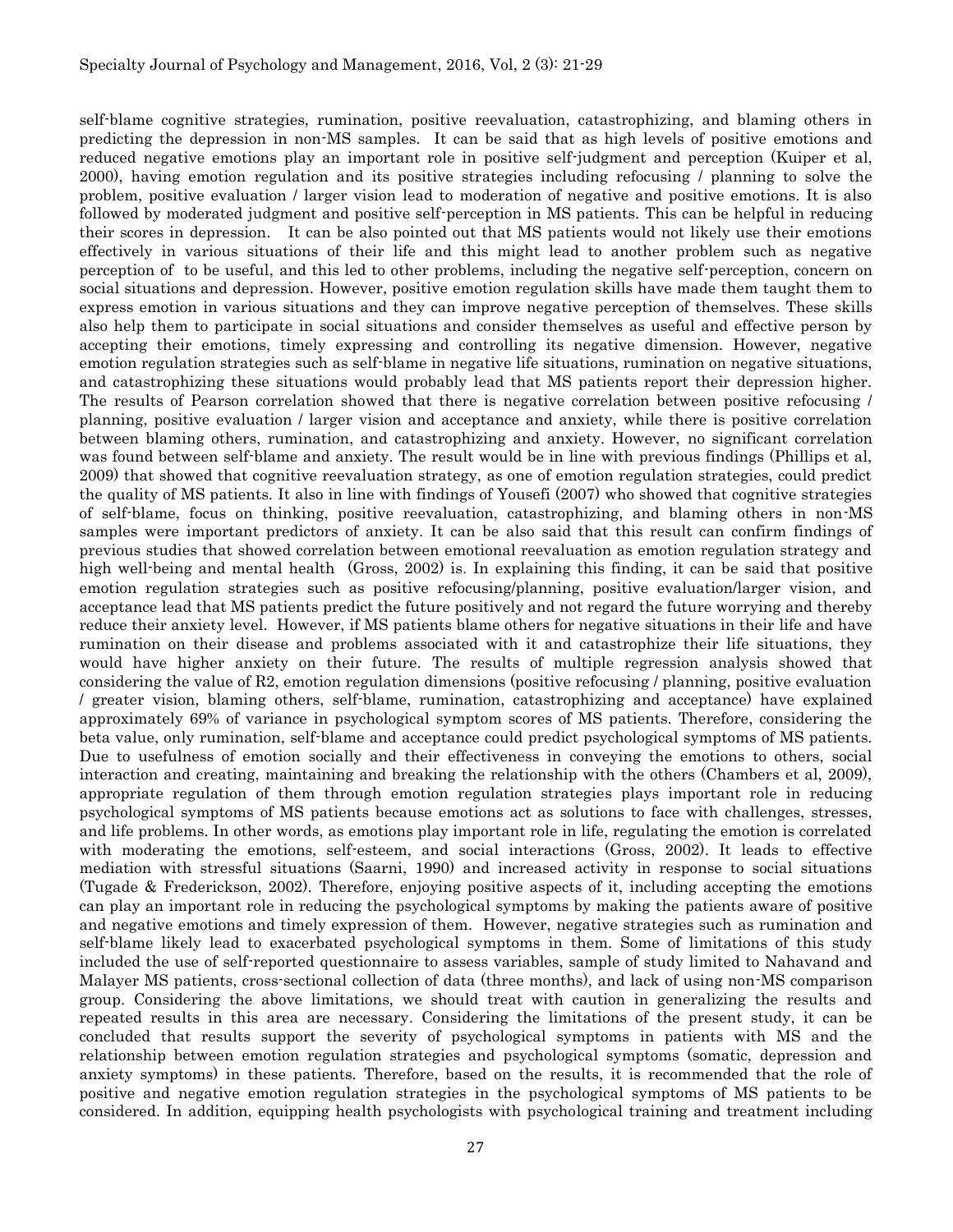treatments based on emotion regulation to reduce psychological symptoms of these patients will be useful and important. It also recommended that diagnostic interviews, larger samples in a wider temporal and spatial range to be used in future studies. It is also recommended that non-MS patients and healthy people to be used to compare them with MS patients.

#### Acknowledgments

We appreciate all MS patients for their participation in this study. We also appreciate all employers of Malayer and Nahavand hospitals.

#### References

- Amani, M., Shiri, S., Valipoor, M., & Shiri, V. (2013). The Role of Anxiety Sensitivity and Cognitive Emotion Regulation in the Anxiety and Depression. Research in Psychological Health, 7(1), 29-39. [Persian].
- [Bair, M.J.](http://www.ncbi.nlm.nih.gov/pubmed?term=Bair%20MJ%5BAuthor%5D&cauthor=true&cauthor_uid=14609780), [Robinson, R.L.](http://www.ncbi.nlm.nih.gov/pubmed?term=Robinson%20RL%5BAuthor%5D&cauthor=true&cauthor_uid=14609780), [Katon, W.](http://www.ncbi.nlm.nih.gov/pubmed?term=Katon%20W%5BAuthor%5D&cauthor=true&cauthor_uid=14609780), & [Kroenke, K.](http://www.ncbi.nlm.nih.gov/pubmed?term=Kroenke%20K%5BAuthor%5D&cauthor=true&cauthor_uid=14609780) (2003). Depression and pain comorbidity: a literature review. Achieve of Internal Medicine, 163 (20). 2433-2445.
- Bergamaschi, R., Romani, A., Versino, M., Poli, R., Cosi, V. (1997). Clinical aspects of fatigue in multiple sclerosis. [Functional Neurolo](http://www.ncbi.nlm.nih.gov/pubmed/9439942)gy, 12(5), 247-251.
- Butler, E. A., Egloff, B., Wilhelm, F. H., Smith N.C., Erickson, E. A., & Gross, J. J. (2003). The social consequences of expressive suppression. Emotion, 3(1), 48–67.
- Chambers R, Gullone, E., & Allen, B. A. (2009). Mindful emotion regulation: An integrative review. [Clinical](http://www.sciencedirect.com/science/journal/02727358)  [Psychology Review.](http://www.sciencedirect.com/science/journal/02727358) 29(6), 560–72.
- [Dahl,](http://msj.sagepub.com/search?author1=Ole-Petter+Dahl&sortspec=date&submit=Submit) O. P., [Stordal](http://msj.sagepub.com/search?author1=Eystein+Stordal&sortspec=date&submit=Submit) E., [Lydersen,](http://msj.sagepub.com/search?author1=Stian+Lydersen&sortspec=date&submit=Submit) S., [Midgard,](http://msj.sagepub.com/search?author1=Rune+Midgard&sortspec=date&submit=Submit) R. (2009). Anxiety and depression in multiple sclerosis. A comparative population-based study in Nord-Trøndelag County, Norway. [Multiple Sclero](http://www.ncbi.nlm.nih.gov/pubmed/?term=Anxiety+and+depression+in+multiple+sclerosis.+A+comparative+population-based+study+in+Nord-Tr%C3%B8ndelag+County%2C+Norway)sis, 15(12), 1495- 1501.
- Dura, A. E/, Andreua, Y., Galdona, J.M., Ferrandoa, M., Murguib, S., Povedac, R, & [Jimenez, Y.](http://www.ncbi.nlm.nih.gov/pubmed/?term=Jimenez%20Y%5BAuthor%5D&cauthor=true&cauthor_uid=16581360) (2006). Psychological assessment of patients with temporomandibular disorders: confirmatory analysis of the dimensional structure of the Brief Symptoms Inventory 18. Journal of psychometric research, 60 (4), 365-70.
- [Evers, A, W.](http://www.ncbi.nlm.nih.gov/pubmed?term=Evers%20AW%5BAuthor%5D&cauthor=true&cauthor_uid=11777106), [Kraaimaat, F. W,](http://www.ncbi.nlm.nih.gov/pubmed?term=Kraaimaat%20FW%5BAuthor%5D&cauthor=true&cauthor_uid=11777106) [van Lankveld, W.,](http://www.ncbi.nlm.nih.gov/pubmed?term=van%20Lankveld%20W%5BAuthor%5D&cauthor=true&cauthor_uid=11777106) [Jongen, P.J.](http://www.ncbi.nlm.nih.gov/pubmed?term=Jongen%20PJ%5BAuthor%5D&cauthor=true&cauthor_uid=11777106), [Jacobs, J. W.](http://www.ncbi.nlm.nih.gov/pubmed?term=Jacobs%20JW%5BAuthor%5D&cauthor=true&cauthor_uid=11777106), & [Bijlsma, JW.](http://www.ncbi.nlm.nih.gov/pubmed?term=Bijlsma%20JW%5BAuthor%5D&cauthor=true&cauthor_uid=11777106) (2001). Beyond unfavorable thinking: The Illness Cognition Questionnaire for chronic diseases. Journal of Consulting and Clinical Psychology, 69 (6), 1026-36.
- [Feinstein, A.](http://www.ncbi.nlm.nih.gov/pubmed?term=Feinstein%20A%5BAuthor%5D&cauthor=true&cauthor_uid=14981175), [Roy, P.](http://www.ncbi.nlm.nih.gov/pubmed?term=Roy%20P%5BAuthor%5D&cauthor=true&cauthor_uid=14981175), [Lobaugh, N.](http://www.ncbi.nlm.nih.gov/pubmed?term=Lobaugh%20N%5BAuthor%5D&cauthor=true&cauthor_uid=14981175), [Feinstein, K.](http://www.ncbi.nlm.nih.gov/pubmed?term=Feinstein%20K%5BAuthor%5D&cauthor=true&cauthor_uid=14981175), [O'Connor, P.](http://www.ncbi.nlm.nih.gov/pubmed?term=O), & [Black, S.](http://www.ncbi.nlm.nih.gov/pubmed?term=Black%20S%5BAuthor%5D&cauthor=true&cauthor_uid=14981175) (2004). Structural brain abnormalities in multiple sclerosis patients with major depression. Neurology, 62 (4), 586-590.
- Feldman-Barrett, L., Gross, J., Christensen, T. C., Benvenuto, M. (2001). Knowing what you're feeling and knowing what to do about it: mapping the relation between emotion differentiation and emotion regulation. Cognition & Emotion, 15(6), 713–24.
- Garnefski, N., Kraaij, V., Spinhoven, P. (2002). CERQ: Manual for the use of the Cognitive Emotion Regulation Questionnaire. Datec, Leiderdorp, the Netherlands.
- Ghorbani, E., Issazadegan, A., & Saffarinia, M. (2012).The Relationship between Cognitive Emotion Regulation Strategies and Perceived Social Support among Individuals with Multiple Sclerosis. International Research Journal of Applied and Basic Sciences, 3, 2647-50.
- Gross, J. J. (2002). Wise emotion regulation. In: L. Feldman-Barrett & P. Salovey (Eds.), the wisdom in feeling. New York: The Guilford Press. p. 297–318.
- Gross, J. J., & John, O. P. (2003). Individual differences in two emotion regulation processes: Implications for affect, relationships, and well-being. Journal of Personality and Social Psychology, 85(2), 348-362.
- Janssens AC, Van Doorn PA, de Boer JB, Vam der Meche FG, Passchier J., & [Hintzen, R. Q](http://www.ncbi.nlm.nih.gov/pubmed/?term=Hintzen%20RQ%5BAuthor%5D&cauthor=true&cauthor_uid=15125628) (2004). Perception of prognostic risk in patients with multiple sclerosis: The relationship with anxiety, depression, and disease related distress. [Journal of Clinical Epidemiolo](http://www.ncbi.nlm.nih.gov/pubmed/?term=Perception+of+prognostic+risk+in+patients+with+multiple+sclerosis%3A+The+relationship+with+anxiety%2C+depression%2C+and+disease+related+distress)gy, 2004. 57(2), 180-186.
- John, O. P., & Gross, J. J. (2004). Healthy and unhealthy emotion regulation: personality processes, individual differences, and life span development. Journal of Personality, 72(6), 1301–1333.
- Kang, J. H., Chen, Y. H., & Lin, H. C. (2010). Comorbidities amongst patients with multiple sclerosis: a population-based controlled study. European Journal of Neurology, 17(9),1215-1219.